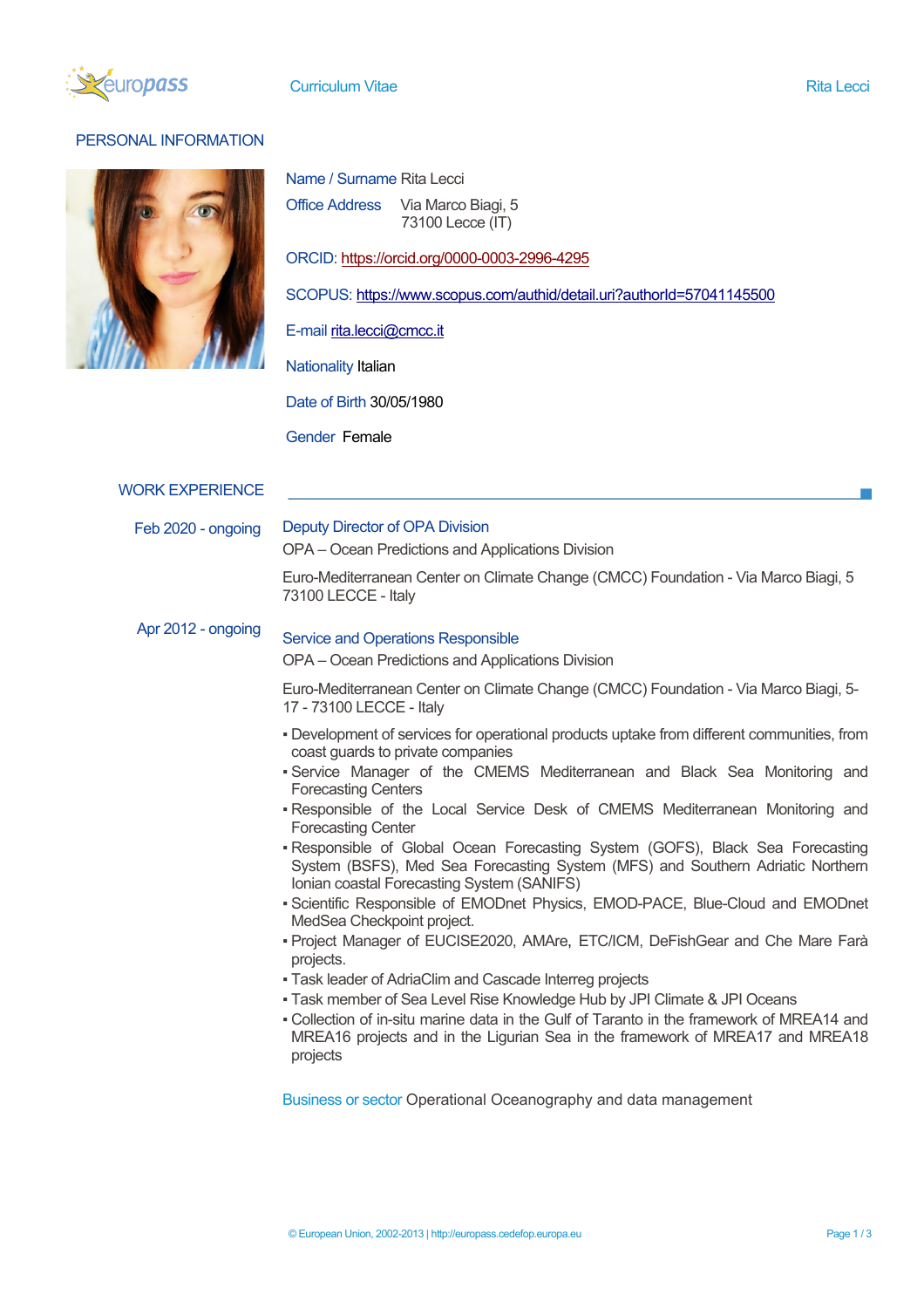| ropass                                                            | <b>Curriculum Vitae</b>                                                                                                                                                                                                                                                                                                                                   |                |                          | <b>Rita Lecci</b>            |           |  |
|-------------------------------------------------------------------|-----------------------------------------------------------------------------------------------------------------------------------------------------------------------------------------------------------------------------------------------------------------------------------------------------------------------------------------------------------|----------------|--------------------------|------------------------------|-----------|--|
| <b>EDUCATION AND TRAINING</b>                                     |                                                                                                                                                                                                                                                                                                                                                           |                |                          |                              |           |  |
| Mar 2012                                                          | <b>PhD in Science and Management of Climate Change</b><br>Ca' Foscari University, Venice, Italy<br>- Thesis: The Atlantic Thermohaline Circulation in extreme climates                                                                                                                                                                                    |                |                          |                              |           |  |
| Dec 2006                                                          | <b>MSc in Marine Environmental Science and Oceanography</b><br>Alma Mater Studiorum, University of Bologna, Italy<br>- Thesis: Environmental - geochemical characterization and evolution of Lesina and<br>Varano coastal lakes                                                                                                                           |                |                          |                              |           |  |
| Feb 2003                                                          | <b>BSc in Environmental Science</b><br>Alma Mater Studiorum, University of Bologna, Italy<br>- Thesis: Geochemical characters of surface sediments of prodelta area of Po river                                                                                                                                                                           |                |                          |                              |           |  |
| <b>PERSONAL SKILLS</b>                                            |                                                                                                                                                                                                                                                                                                                                                           |                |                          |                              |           |  |
| Mother tongue(s)                                                  | Italian                                                                                                                                                                                                                                                                                                                                                   |                |                          |                              |           |  |
| Other language(s)                                                 | <b>UNDERSTANDING</b><br><b>SPEAKING</b><br>Spoken<br>Spoken<br>Listening<br>Reading                                                                                                                                                                                                                                                                       |                |                          | <b>WRITING</b>               |           |  |
| English                                                           | <b>B2</b><br>Levels: A1/2: Basic user - B1/2: Independent user - C1/2 Proficient user<br>Common European Framework of Reference for Languages                                                                                                                                                                                                             | C <sub>1</sub> | interaction<br><b>B2</b> | production<br>C <sub>1</sub> | <b>B2</b> |  |
| Scientific skills and<br>competences                              | very good communication skills gained through my experience as responsible of<br>operational group and through collaboration in national and international projects                                                                                                                                                                                       |                |                          |                              |           |  |
| Organisational / managerial<br><b>skills</b>                      | leadership (currently responsible for a team of 8-9 people)                                                                                                                                                                                                                                                                                               |                |                          |                              |           |  |
| <b>Computer skills</b>                                            | Working on HPC Linux cluster<br>Good knowledge of numerical modeling<br>Programming Languages: Matlab, Fortran 77/90, LateX, Ferrell, NCL, PyNGL,<br>ImageMagick, GrADS, CDO, NCO, Python<br>File Transfer: SSH, FTP, SCP, Win SCP, Putty, Filezilla, Ncftp, wget,wgrib<br>Script Languages: bash shell<br>Operating Systems: Apple OSX, Linux, MSWindows |                |                          |                              |           |  |
| <b>Patents and Agreement</b><br><b>Publication Indexes Scopus</b> | h-index: 9<br>Number of Citations: 428<br>Document by author: 26                                                                                                                                                                                                                                                                                          |                |                          |                              |           |  |